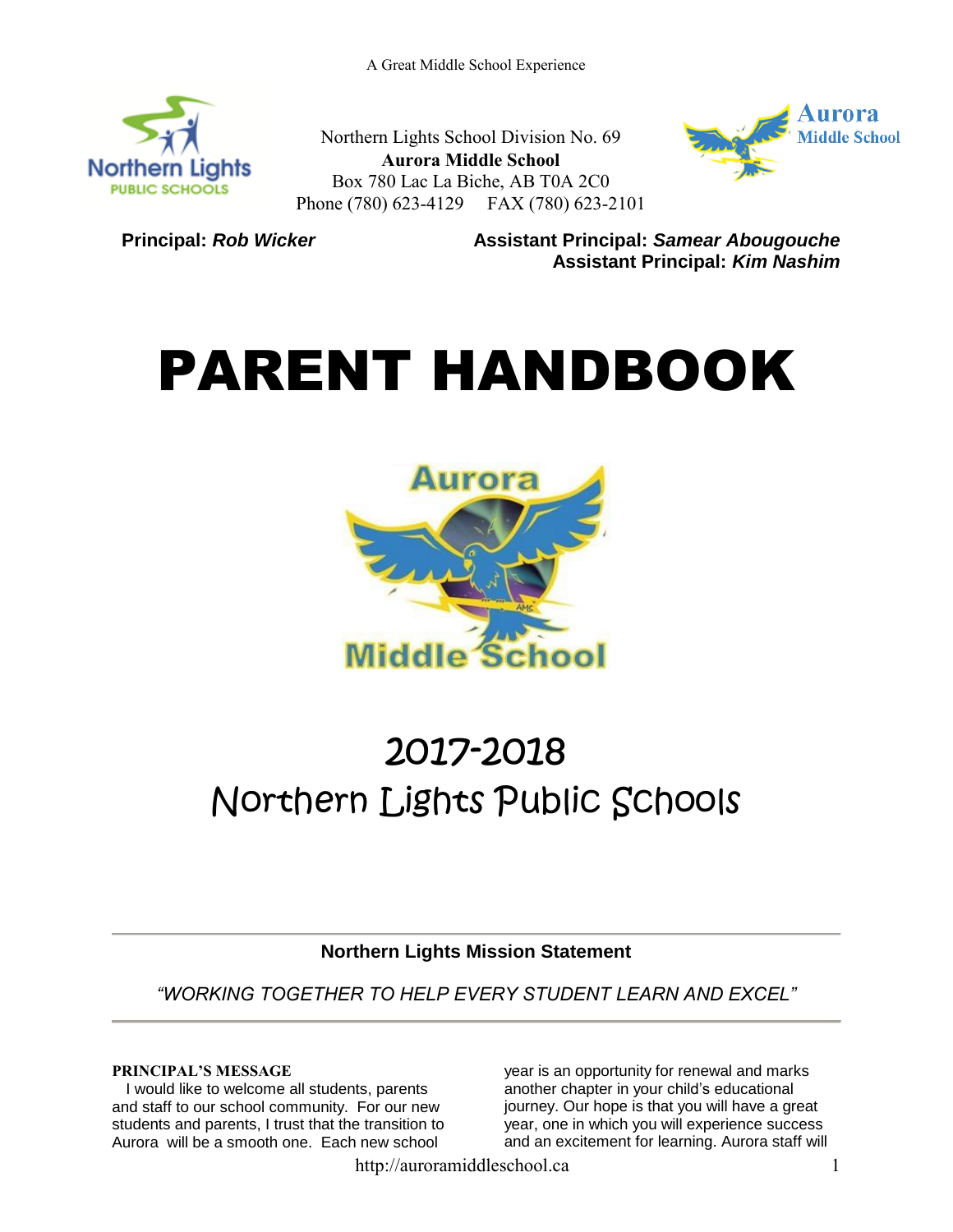continue to work hard to provide the means to reach this end.

To parents, we believe your involvement in education is extremely important to the success of your child. We will do our very best to communicate with you on a regular basis and we ask that you communicate with us and remain involved in your child's education.

 I am looking forward to getting to know each of you and having a great year at Aurora Middle School.

#### **Sincerely** Rob Wicker

#### **BELIEF STATEMENT**

**We Believe…**

- All students can learn
- Every student is valued and unique
- A safe and caring environment is essential
- Learning is a lifelong process
- Student, home, community and school have shared responsibilities for education
- Change is inevitable and we must be adaptable
- Students must become positive participants in the global society of tomorrow.

#### **AURORA MIDDLE SCHOOL VISION** These are statements that present a clear picture of what we want our future to look like as developed by students, staff and parents through a visioning process.

- Have clear behavior expectations developed by staff, students, and parents which are shared with all stakeholders.
- Have consistent, fair, effective consequences for misbehavior.
- Students take responsibility for their own behavior and exhibit self control.
- Have a common language for rules and expectations used by all staff.
- Solutions to difficult decisions will be based on best practice. Decisions will be solution based with the best interest of all students considered.
- An environment where everyone treats each other with respect and dignity.
- Staff will model skills, behaviors and values expected of students.
- Through a solution focused approach, an environment will be created where students feel cared for and are guided through these middle school years.
- Develop a collaborative climate where teachers are given time to work in PLCs to address common, authentic assessment and viable curriculum and monitor student progress.
- Work collaboratively with teachers from JAWS and Aurora.
- Have clear learning expectations where we expect all students to learn. A pyramid of

interventions is in place to ensure struggling students receive support.

- Regular and consistent parent communication through PowerSchool Parent Portal, progress reports, phone calls and monthly newsletters.
- A variety of instructional strategies will be used so students will be engaged in the learning process.
- Programs will provide a variety of ways for students to express their talents.
- Staff will continue to learn and use best practice.
- Students take responsibility for their own education.
- Students, parents and staff will take responsibility for each child's learning.
- Essential outcomes are established for each core subject at each grade level.
- Plan regular spirit building activities that increase student motivation and overall desire to be at school. Celebrate our successes.
- Parents feel comfortable, involved and valued.
- A strong school culture that encourages school pride.

# **AURORA MIDDLE SCHOOL VALUES**

These are statements of behaviors that we will demonstrate to achieve our vision. We will create a safe and caring environment by establishing behavioral rules and expectations with corresponding consequences.

- We will model skills and behaviors to express values that will promote all stakeholders to treat each other with respect.
- Using common language we will establish school wide core rules, routines and procedures.
- We will communicate appropriate information between administration, staff and parents regarding student interventions.
- We will empower students to makes choices that enable them to exhibit responsible behaviors and self-control.
- We will provide a pyramid of interventions for students to meet the behavioral expectations. We will use staff collaboration and research-based practice when making decisions.
- We will Collaborate with colleagues in Professional Learning Communities to:
	- a. Develop common units and common assessments.
		- b. Compare and share results of common assessment scores.
		- c. Share best practice
		- d. Program for those who are struggling as well as those who are excelling.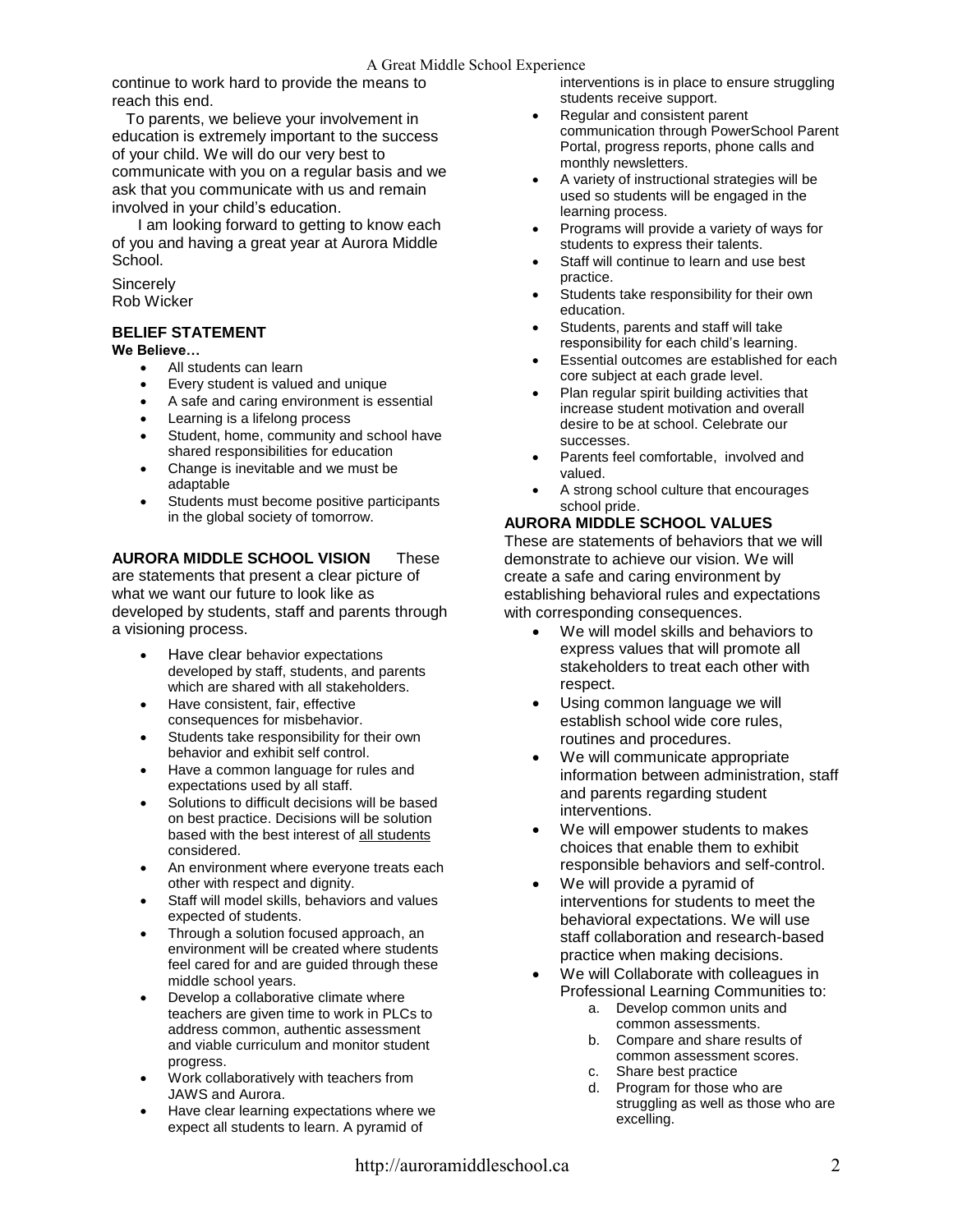- We will communicate regularly to all stakeholders.
- We will develop a plan to include activities that will encourage school spirit and pride.
- We will celebrate our successes.
- We will encourage parent involvement in the life of the school.

# **WHAT IS MIDDLE SCHOOL?**

The Middle School philosophy is based on research from educators and psychologists in the area of child development. The middle years are a time of great change for children, not only physical, but social and emotional as well. The Middle School program is designed to provide students with the opportunities to find out who they are and where they fit in the sometimes confusing world. While endeavoring to help the "whole" child develop, there is still a strong emphasis on academic growth and achievement.

# **STUDENT DAILY SCHEDULE**

| <b>TIME</b>       |                                                   |
|-------------------|---------------------------------------------------|
| 8:47-8:50         | Attendance                                        |
| 8:50-10:20        | Classes                                           |
| 10:20-10:30       | <b>Snack Break</b>                                |
| 10:30-12:00       | Classes                                           |
| 12:00-12:50       | 7/8 Lunch then recess<br>4/5/6/ Recess then lunch |
| 12:50-1:05        | DEAR Time                                         |
| $1:05 - 2:35$     | Classes                                           |
| $2:35 - 2:45$     | 7/8 Break                                         |
| $2:35 - 2:55$     | $4/5/6$ Recess                                    |
| <b>Until 3:27</b> | Classes                                           |
| $3:27 - 3:30$     | Agenda                                            |

# **PARENT TEACHER INTERVIEWS**

November 17 and 18 - 4:15 pm to 7:15 pm March 8 and 9 - 4:15 pm to 7:15 pm Parents can contact teachers throughout the year about their child's progress.

#### **SCHOOL COUNCIL/PARENT FUNDRAISING SOCIETY**

An Aurora Parent Fundraising Society and the Aurora School Council will be organized in the early part of the school year and will have regular meetings throughout the year. The committee is made up of parents and staff members. The School Council will follow the guidelines and regulations established by Alberta Education. We wish to encourage parents to become a part

of these parent meetings and have a voice in discussions that focus on achieving our vision.

# **NEWSLETTERS**

Newsletters will be sent home with students on a monthly and "as needed" basis to inform parents of up-coming activities, staff and program changes, or any information that would be of interest to parents. Copies of the newsletter can be found on the school website: [http://auroramiddleschool.ca](http://auroramiddleschool.ca/)

#### **STUDENT CAFETERIA**

**Aurora Middle School is a closed campus, meaning students will not be permitted to leave the school grounds during lunch hour.** All students are expected to eat in the assigned, supervised areas.

Grades 7 & 8 students will eat in the lunchroom from 12:00 to 12:25 daily. Grades 5 & 6 will eat in the cafeteria from 12:25-12:47 daily. The grade 4 students will continue to eat in their classrooms. We have various items on the menu for purchase in our cafeteria. Any grade 4 students ordering lunch will have to pre-order in the morning and will have the food delivered to them. Pre-orders will also be available for grades 5 & 6 if they are interested, to ensure availability. We will send home an updated copy of the menu & price list early in the year.

**Important – The school cafeteria is closed on days when busses are not running. Students will need to bring their own lunch** 

**Students arriving to school before 8:30 a.m. must go to the cafeteria 8:30 a.m. bell.**

**Students being dropped off and picked up will be expected to enter through the cafeteria. Parents will find the drop off point at the south doors of the cafeteria.**

# **KIDS ARE WORTH IT**

Kids Are Worth It provides food for students who do not have a lunch for whatever reason. Sandwiches and fruit are available at the front desk, free of charge.

# **AURORA STUDENTS' UNION & LEADERSHIP**

Any student who enjoys working with people and likes to organize and participate in school events can join the Students' Union. Some sample activities include:

- 1. Fundraising activities
- 2. Theme days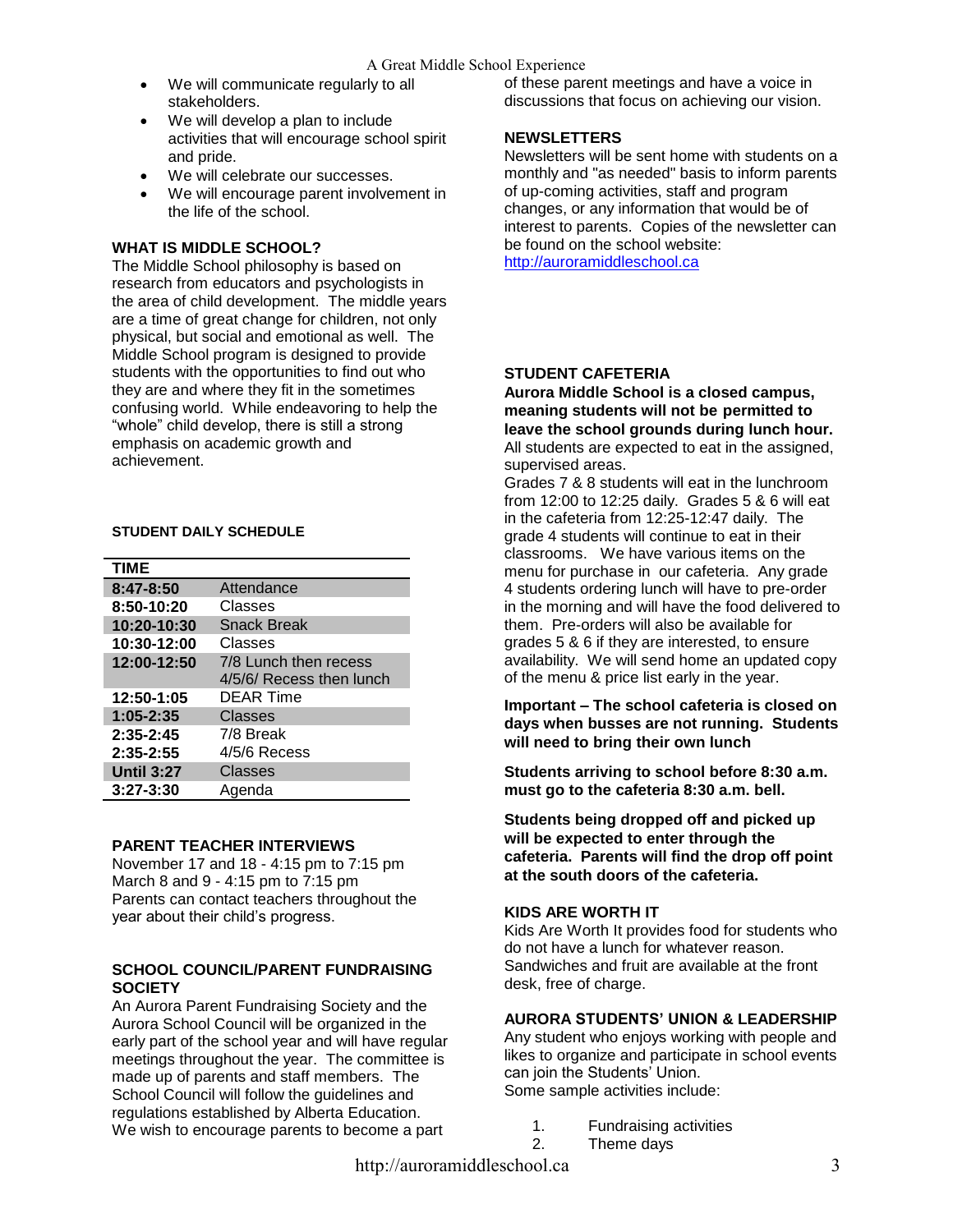- 3. Social events including dances
- 4. Community Service Learning

# **STUDENT COUNSELLING SERVICES**

All teachers and administrators at Aurora Middle school are available to discuss issues and concerns with students and parents. There are times when students and families may require further assistance and support in dealing with difficult personal issues. Aurora Middle school provides the following counselling services.

personal and group counselling

- referrals, advocacy, support
- new student orientation
- parent/teacher liaisons
- mental health supports
- peer mediation
- Grief and loss supports

#### **Student Advocacy Counsellor (SAC)**

The student advocacy counsellor focuses on individual counselling to provide intervention services. The student advocacy counsellor is capable of providing assistance when students have personal, social or educational problems that require specific strategies for solutions and has provided individual and group programs, advocacy and peer mediation.

#### **Wellness Coach - Successful Families Successful Kids**

The wellness coach provides support through universal and prevention programs. The wellness coach provides referrals, advocacy, information and education, group counselling, and parent supports. The wellness coach offers supports to students and families to promote achievement with personal and academic success through holistic prevention tools to enhance family and individuals mental and emotional well-being.

#### **RCSD Therapist**

Available through referrals from the student support team at the school.

For more information about our counselling services, please contact:

- Alecia Cox (SAC) and/or
- Madeline Belanger (Wellness Coach) @ 780-623-4129

#### **LIBRARY**

The library is open during the school year from 8:30 AM to 3:45 PM. Only students that do not have overdue books may sign books out. Once the student returns the book they may again sign out books. To replace a lost or damaged book, the **minimum** charge is \$7.00 per paperback. Hardcover books and texts are quite expensive and replacement costs will be charged for lost or damaged school resources. All library books must be signed out at the checkout counter

before leaving the library. **There is no food, gum or drink permitted in the library at any time.** 

# **NOONTIME ACTIVITIES**

The Phys. Ed. Teachers, with assistance from other staff members, will provide the students with an intramural program during the noontime period. The emphasis is on participation in both team and individual sports.

The library, playground areas, and computer room are also available. Other activities may be offered based on student interest and staff availability.

#### **STUDENT LOCKS**

All students need to pay \$10.00 for a lock when they register at Aurora. **They will own these locks.** No other locks will be permitted on the lockers. Students must provide their own lock for use in the gymnasium change rooms.

#### **STUDENT EVALUATION**

A student's eligibility for placement in the next grade level shall be the responsibility of the teachers in consultation with the principal, other involved professionals, and parents.

Where a student's achievement is such that normal promotion is in doubt, parents shall be advised of this as early in the school year as possible, but not later than the end of Term 2.

In cases where special placement appears to be in the best interests of the student, the principal and/or Student Support Team Coordinator shall consult with all teachers concerned and the parents or legal guardians before a final decision is made.

#### **REGULAR PROGRAM**

At Aurora, we have a 5 day cycle with 2 slightly different time schedules to accommodate a variety of grade levels. The Curriculum at a Glance for parents is available through administration at the school or by accessing the Learn Alberta Website:

<https://www.learnalberta.ca/content/mychildslearning/>

#### **COMPLEMENTARY CLASSES**

All students in grade 6 will take band classes. All students will have the opportunity to select option classes that they would enjoy. The option classes will change halfway through the year. Grade 7/8 students will have two periods of Home Ec./I.A.

#### **STUDENT AWARDS**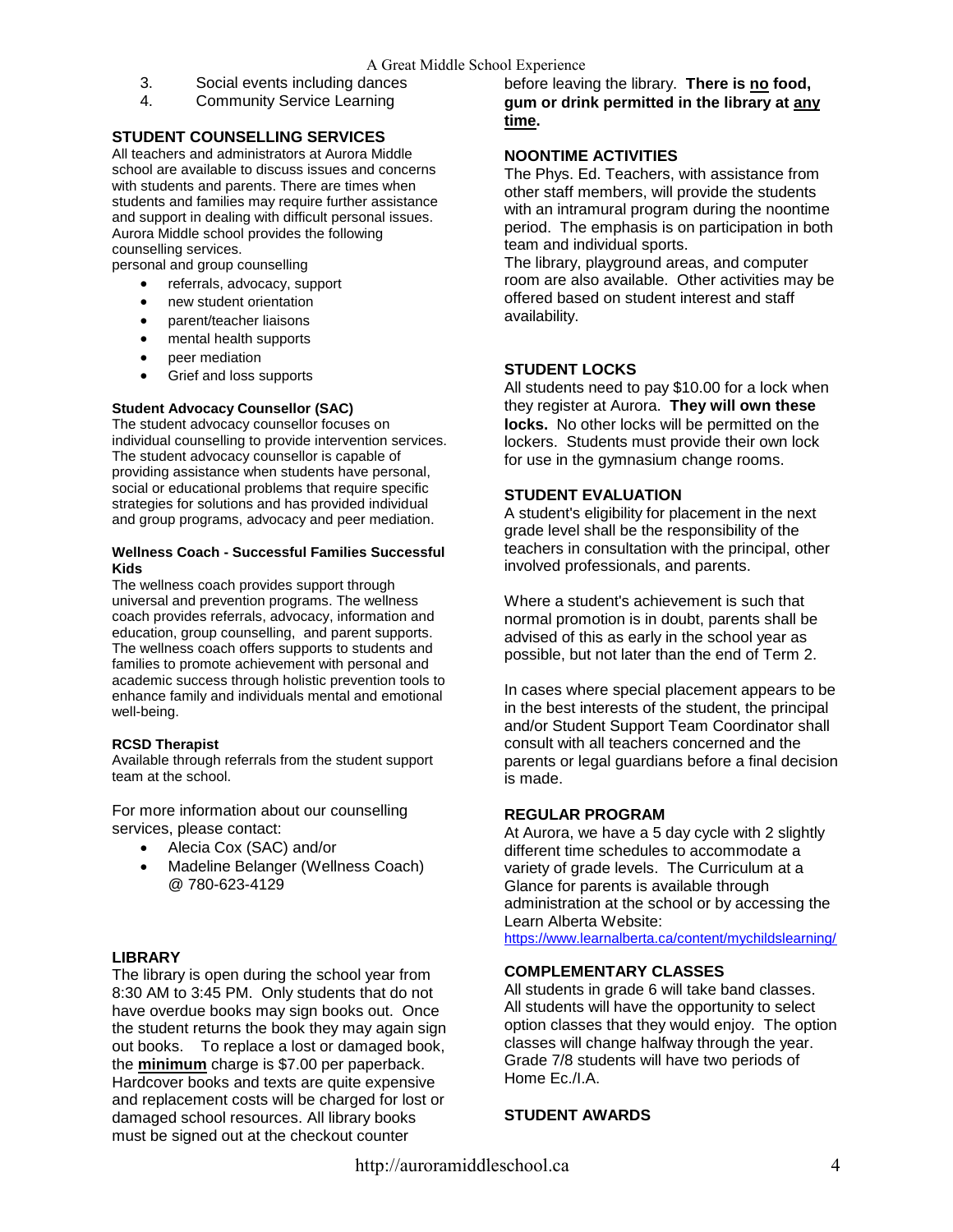#### A Great Middle School Experience

At the end of the school year, students may be recognized for achievement in various categories. A committee will be determining the award categories and criteria for the awards given.

# **EXTRACURRICULAR ACTIVITIES**

After-school teams include the sports of volleyball, badminton, cross country, track & field, and basketball. Grades 6, 7 & 8 students have the opportunity to participate. Instruction in other sports may also be offered if the demand exists. Students are asked to listen to announcements and check the Phys. Ed. bulletin board for specific start dates.

#### **POLICIES**

Policies affecting students are available to all students and parents through the NLSD website or the school secretary.

#### **ATTENDANCE**

Attendance is one of the critical factors that influence achievement and student success. Aurora has established a detailed attendance policy to discourage inexcusable absences. The goal of the policy is to foster self-discipline in students and help create a positive school climate.

Parent support and cooperation is vital in making the policy work and helps ensure regular student attendance. Responsibility for maintaining acceptable attendance rests with the parent and/or the student. It is the parent/guardians responsibility to contact the school if a student is absent.

The Province of Alberta School Act states that "*An individual who is younger than 16 years of age shall attend school*".

The attendance policy is available at your request.

- **When students arrive late in the morning, it is their responsibility to get a late slip from the office and provide it to their homeroom teacher upon their arrival.**
- **Parents removing their child from school for an extended period of time are responsible for ensuring their child is caught up with all missed assignments upon returning to school.**
- **We ask that you leave your child at school until the end of the day.**

# **TEXTBOOKS and LOCKERS**

Students will be assigned a locker and textbooks from their teachers. Students will be held responsible for any lost or damaged textbooks.

As well, any damage to the lockers will be the responsibility of the student.

# **DRESS CODE**

Aurora Middle School Parent Advisory Council and school Administration believe that clothes worn by students should be indicative of the academic quest which takes place in the school. Students are expected to dress appropriately. Any student who comes to school wearing apparel that is not appropriate (displaying vulgar, obscene, profane, drug related, or sexually charged messages or images) will be asked to either change into more appropriate clothing, put on more clothes, cover it up, or turn it inside out. Clothing should be considered appropriate and non-detracting from the educational process.. We request that parents support the school actions by having your children dress appropriately for school. Parents/Guardians will be notified when their child comes to school dressed in an inappropriate manner. Your support will make this effort successful.

#### **CELL PHONES, CAMERAS AND OTHER COMMUNICATION AND RECORDING DEVICES**

Modern communication and recording devices include, but are not limited to, such items as cell phones, IPods, video camcorders, laptops and MP3 players. These devices may add significantly to students' ability to communicate with others and/or to record information and events. It is acknowledged that these devices may contribute to an enriched educational environment and provide exciting enhancements to the educational experiences of students; however, these devices, when misused, can also create significant detrimental disruptions to classroom proceedings, violate personal privacy, facilitate academic dishonesty, and detract from the safe and caring atmosphere established by the school. Receiving or initiating phone calls or text messages; or using technologies with integrated sound/video recording devices, for personal use or entertainment, is not permitted. Classrooms are equipped with telephones and serious emergency calls from parents will be routed through the school system, or students will be called to the office to take the call. The use of devices capable of recording and uploading images to the Internet, which violate the privacy of an individual, or which humiliate and/or intimidate an individual; or, which are injurious to the moral tone of the school, is not permitted. Individuals uploading still/video images and/or sound to the Internet are deemed wholly responsible for such content. Complaints will be dealt with under the authority of the Student Code of Conduct. Serious or criminal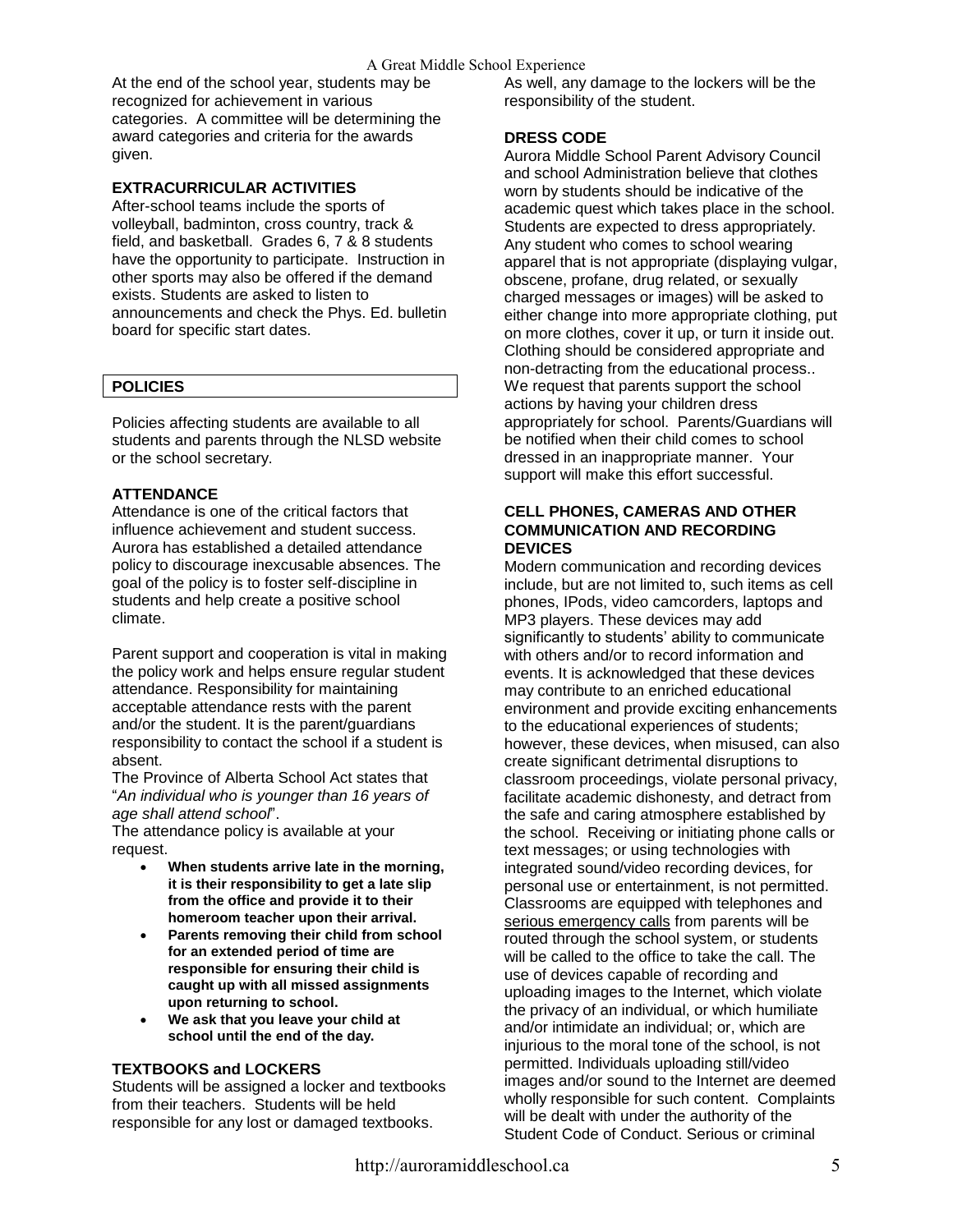violations will be referred to legal authorities as appropriate and necessary. **Student misuse of personal communication and recording devices may result in these devices being confiscated for the remainder of the school year at the discretion of school administration.** 

# **STUDENT APPOINTMENTS**

Students are encouraged to make all their appointments, medical and other, outside of school time. When this is not possible and the student must miss class for an appointment, please ensure you notify the school of the appointment.

# **VISITORS TO THE SCHOOL**

In order to ensure the safety of all students in the school, all visitors are requested to report directly to the office. A non-parent/guardian wishing to see a student at the school is to check with administration.

# **SCHOOL BUSES**

- Students riding the bus are responsible for their conduct to the bus driver and to the Principal. Students shall recognize the authority of the driver and obey his/her instructions and directions.
- If students do not ride the bus in the morning, but use the bus in the evening, we request that parents of those students submit notification of this in writing to the school bus driver.
- If students ride the bus in the morning, but not in the evening, parents are requested to notify the school and bus driver.
- Students are to be on time to catch their bus. There are occasions where students have missed their bus because of loitering. *Parents are then responsible for their child's transportation either to or from school*.
- Students who fail to comply with the rules and regulations of the bus *may lose their bussing privileges*.

# **SCHOOL FEES**

The board believes instructional services, resources, and/or materials should be made available to students through provincial funding and that parents should not be expected to pay an extra school-based tax in the form of school fees. Therefore, the Board expects that no instructional materials fee, instructional equipment fee, or instructional services fee will be set at the school level by either the Board, the School Council, the School Administration or the School Staff. The Board does not support a flat rate fee for text rental. However, the Board recognizes and supports the long-standing

practice of fees being set for a variety of other purposes. The Board also recognizes and supports the long-standing practice of parents providing basic supplies like pencils, pens, paper, basic calculators, graphing calculators, gym shoes and clothing for their children. The Board therefore delegates the authority to the School Council to set fees for the following, provided an accounting for the fees being set is made to parents, the Office of the

Superintendent, and back to the School Council:

- 1. Items of individual student use or ownership, 2. Non-divisional facility usage fees used for curricular purposes,
- 3. Curricular field trip expenses,
- 4. Transportation for school-based curricular activities, and
- 5. Extra-curricular activities not mandated by the curriculum.

While the use of school resources is free, we do expect these resources to be returned at year end. Fees will be *levied for lost or unreturned texts and library resources* and are expected to be paid.

# **COMPUTER USE** *STUDENT ACCEPTABLE USE OF TECHNOLOGY GUIDELINES AND AGREEMENT (F140-1)*

The Northern Lights School Division provides students with access to computers, the division telecommunications network and the Internet to support and enhance learning and teaching. Electronic communication is a tool for life-long learning, and responsible use will allow students to expand their knowledge by accessing and using information resources, and by analyzing, collaborating and publishing information. All users must assume responsibility for understanding the Student Acceptable Use of Technology Guidelines as a condition of use. Use of division resources in a manner Inconsistent with these guidelines may result in loss of access as well as other disciplinary or legal action.

# *ACCEPTABLE USE AND BASIC PREMISES*

At all times, students are to demonstrate the highest level of respect for all division technology resources. Students shall use these resources in a safe, responsible, efficient, ethical and legal manner in accordance with all school and division rules, regulations and guidelines. Students shall promptly disclose to their teacher or system administrator any exposure to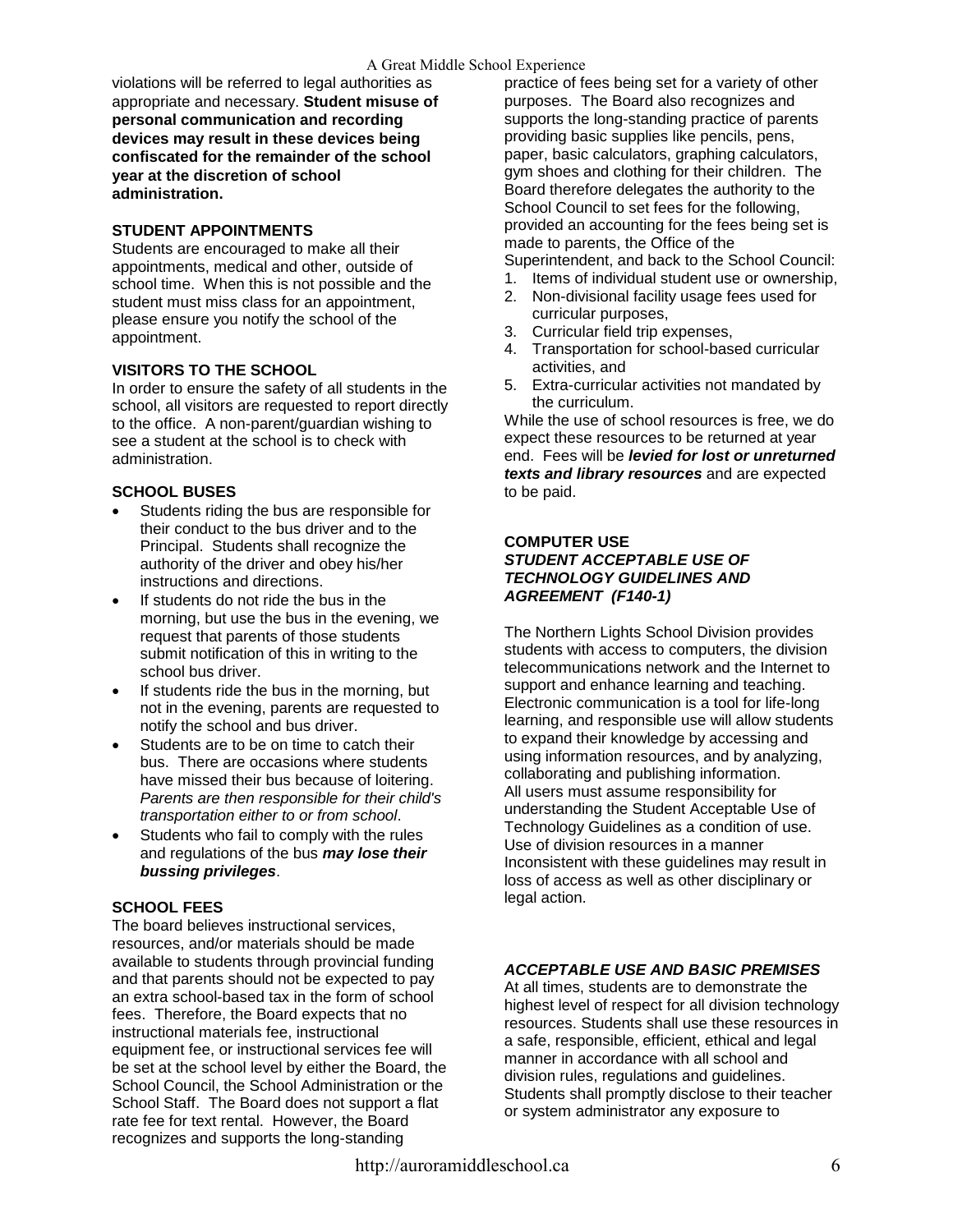inappropriate material or anything that makes them feel uncomfortable.

Students shall immediately notify their teacher or system administrator if they have identified a possible security problem. Students shall use the system ONLY for

educational or curriculum related activities. Additional freedoms and limitations may be imposed by the school or by the division administration.

When using technology or networked information, all students shall conduct themselves in a manner which maintains the safety, positive reputation and dignity of the division and schools.

# **UNACCEPTABLE USE**

Students should be aware that their personal files may be accessible under the provisions of the

Freedom of Information and Protection of Privacy Act. Routine maintenance and monitoring of

the system may lead to discovery that the user has or is violating acceptable use guidelines or the law. An individual search will be conducted if there is reasonable belief that a user has violated the law or the divisions acceptable use guidelines. The division has the ability to see specific users accessing specific sites through the use of our monitoring software.

The following uses of any division electronic resources are unacceptable and may result in suspension, removal or network privileges, disciplinary or legal action. Unacceptable use is defined to include, but not limited to, the following:

- Violation of school or division rules, policy, guidelines and agreements.
- Transmission or access of any material in violation of any local, provincial, or federal
- law. This includes, but is not limited to: copyrighted materials, threatening or obscene
- material, or material protected by copyright or trade secret.
- The use of profanity, obscenity or other language that may be offensive to another user.
- Any form of vandalism, including but not limited to, damaging computers, computer
- systems or networks, and/or disrupting the operation of the network.
- Copying and/or downloading commercial software or other material (e.g. music) in
- violation of federal copyright laws.
- Unauthorized downloading or uploading of large amounts of data.
- Plagiarism (taking from others' ideas, writings, graphics or other creations and
- presenting them as if they were original).
- Use of the network for financial gain, commercial activity or illegal activity
- Use of the network for political activity.
- Use of the network to access pornographic or obscene material.
- Creating and/or placing a computer virus on the network.
- Providing your network ID and password to anyone other than the system administrator.
- You are responsible for maintaining your own password and account security.
- Accessing another person's account or any other computer system or resource on the network that goes beyond your authorized access. Students will not go looking for security problems as this may be construed as an attempt to gain illegal access.

# **SPECIALIZED PROGRAMS**

Aurora Middle School strives to meet the Alberta Education Model of Inclusive Education for all our students. When students are experiencing difficulties with regular academic programming, specialized programming is available based on individual needs. Aurora Middle School has a Student Services Team and Learning Coaches that are available to support students, parents and teachers. Consistent communication is recommended between parents and teachers regarding student programming.

For more information on programming available, please contact the school administrators or the SST coordinator.

# **ASSESSMENT POLICY**

Guiding Principles

1. Assessment for learning shall form the basis for effective instruction.

> *Assessments for Learning (formative) are a means to an end designed to let the teacher and students know what concepts and skills have been learned, and which may need to be further developed before an Assessment of Learning(summative) is used.*

2. Student involvement in assessment for learning is essential.

- a) Students shall engage in selfassessment and goal setting activities.
- b) b. Students shall participate in formal and/or informal conferences.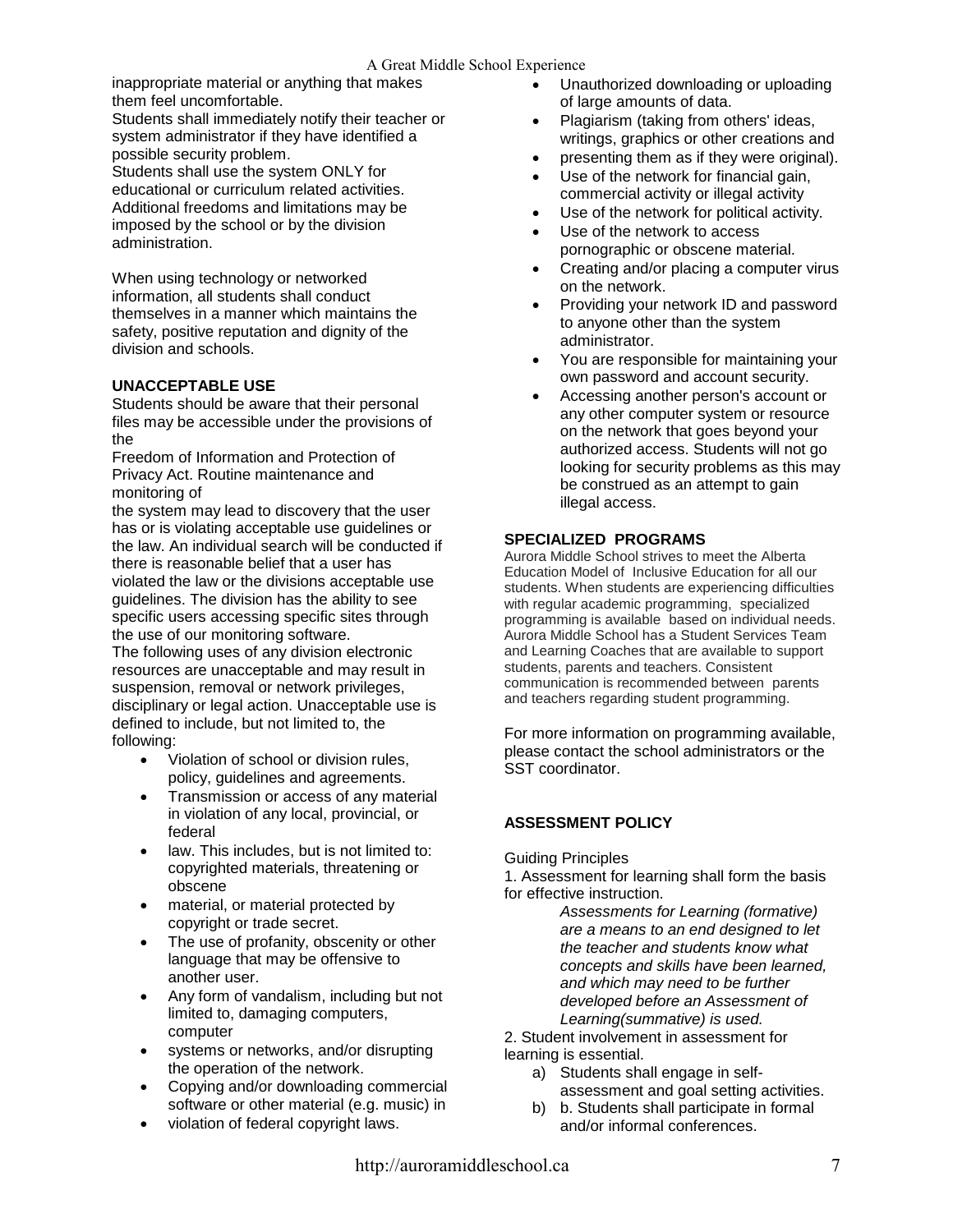c) c. Students shall be involved in the coconstruction of assessment criteria when appropriate.

3. The principles of effective assessment shall be taken into account.

- a) In order to assign as few zeros as possible, each school shall develop a Reluctant Zero Policy that takes into account missing assignments, tests, absenteeism, etc. that is consistent with assessment for learning and best assessment practices.
- b) Scoring guides, rubrics, benchmarks, exemplars, written feedback and checklists that guide improvements are examples of effective feedback.
- c) Triangulation of evidence is important to ensure validity and reliability of overall achievement.
- d) Teachers will provide multiple opportunities for students to demonstrate their learning on summative assessments when appropriate.
- e) Students should be provided with a variety of ways to demonstrate their learning.

4. Grades shall only reflect academic achievement based on curriculum outcomes.

- a) Achievement of curriculum outcomes in the Program of Studies which has been substantiated through fair assessment and evaluation practices will be the only basis for measuring academic achievement.
- b) b. Typically, academic achievement is most often determined from varied summative assessments. Assessment for learning (formative) is typically meant to inform students and teachers of progress towards achievement of learner outcomes though in some situations may be used summatively.

5. Learner attributes (i.e. effort, participation, attitude, behavior, work habits, etc.) shall be reported separately.

a) Learner attributes and attendance are not used to determine a student's achievement level. These important aspects of the learning process shall be evaluated and reported in a separate category on the report card.

6. Assessment shall include clear and timely communication between parents, students, and teachers

a) Students and/or parents will be provided with an overview of the learner outcomes being assessed, the criteria for and methods of assessment and how this assessment information will be used.

b) This overview is provided to students and parents within the first four weeks of the start of the school year/term/semester.

# **REPORTING INDICATORS**

| Exemplary  | The students demonstrates an in-<br>depth and broad understanding of<br>the outcomes; uses and applies<br>acquired skills and strategies in a<br>wide variety of learning situations. |
|------------|---------------------------------------------------------------------------------------------------------------------------------------------------------------------------------------|
| Proficient | The student demonstrates a well-<br>developed and consistent<br>understanding of the outcomes;<br>issues and applies acquired skills<br>and strategies in most learning<br>situations |
| Emergent   | The student demonstrates a<br>general and basic understanding<br>of the outcomes; uses and applies<br>acquired skills and strategies in<br>some learning situations.                  |
| Not Yet    | The student demonstrates a<br>limited understanding of the<br>outcomes; rarely uses and applies<br>acquired skills and strategies in<br>learning situations.                          |

**Grade 4** students are assessed using the above indicators for all 4 core subjects.

**Grades 5-8** students will also be indicated summatively by a percentage grade, determined by a varied body of assessment evidence and teacher professional judgement.

# **APPLE SCHOOL**

APPLE Schools is an innovative school-focused health promotion initiative that improves the lives of more than 16,500 students annually in 63 schools across northern Alberta through healthy eating, physical activity and mental health.

AMS is an APPLE School. We have a half time co-ordinator on-site to promote a healthy, well rounded lifestyle for both staff and students.

This year, Aurora will be continuing with our APPLE School philosophy by implementing a morning fitness club beginning at 8:35 and provide healthy breakfast/snack options for hungry students.

# **INCLEMENT WEATHER DISRUPTIONS**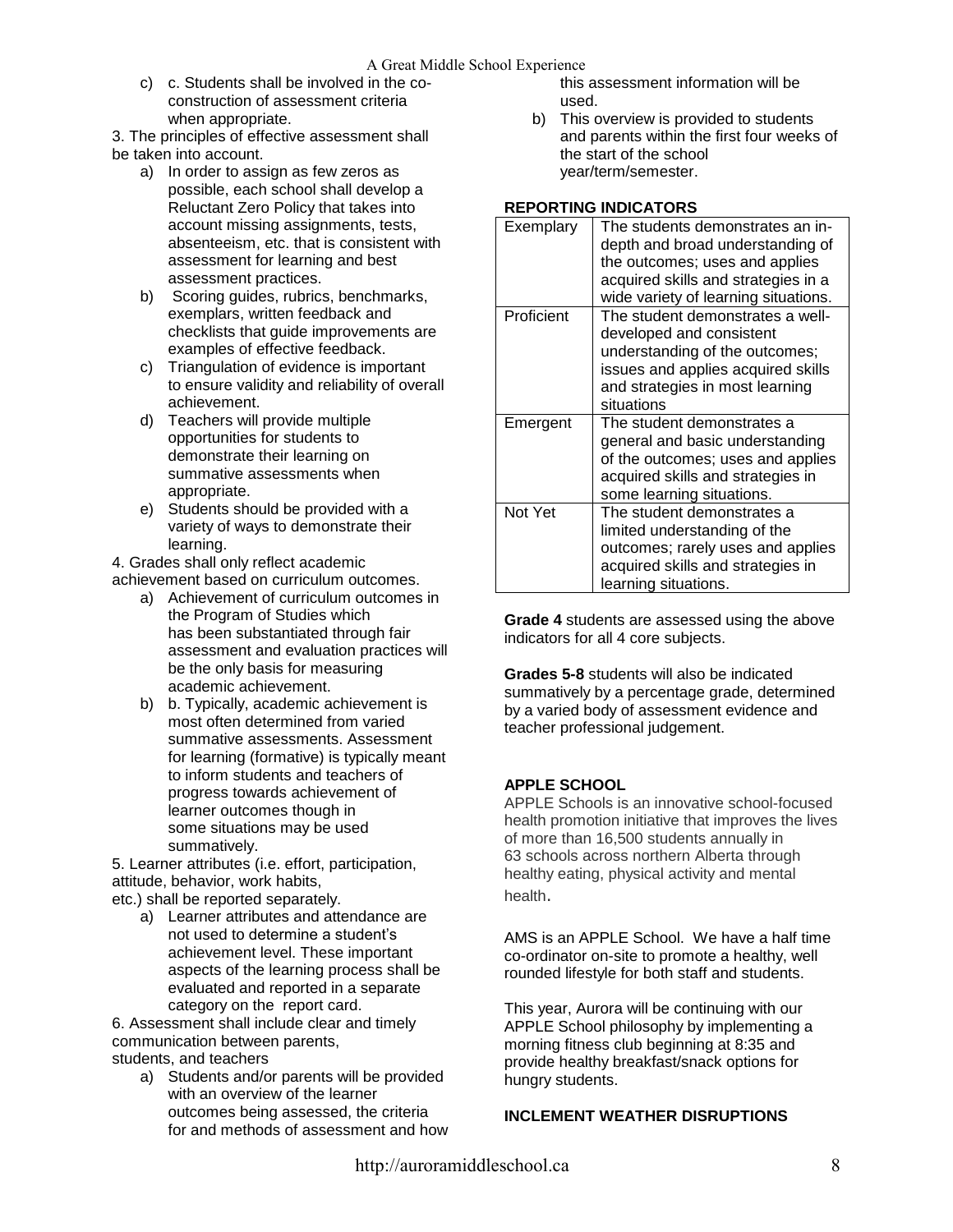#### A Great Middle School Experience

Decisions on the bussing and class cancellations shall take into consideration the following weather related factors:

1.1 Condition of the roads;

- 1.2 Outside temperature;
- 1.3 Wind chill factor;
- 1.4 Visibility (blowing snow, fog, etc.);
- 1.5 RCMP travel advisories; and

1.6 Weather warnings issue by Environment Canada

#### *Class Cancellations*

Classes will be cancelled when:

- the Wind Chill exceeds –45 degrees Celsius, or
- the outside air temperature as measured at 4 Wing or at Lac La Biche Airport is at or exceeds –40 degrees Celsius.

Schools throughout the Division will not necessarily be affected concurrently.

When buses do not operate, or when classes are cancelled, or when schools are closed, the resulting student absence will be considered excusable.

Notification to cancel scheduled classes will be provided to the public through

advisories to local media outlets, the Divisions NLSD-2-Go app, the

Transportation section of the Division's website [www.nlsd.ab.ca](http://www.nlsd.ab.ca/) and social media.

#### *School Closure*

On the rare occasion that a school facility is closed due to fire, water, or some other major facility occupational hazard, the following will occur:

- The Superintendent, or designate, will decide on the length of school closures and the individuals affected by the closure (i.e., students, teaching staff, support staff, etc.).
- Wherever possible, notification of the decision to close schools should be given on the day prior to the planned cancellation. Where this is not possible, official notification to local media outlets, through social media, the NLSD-2- Go app, busing officials and Principals should occur as soon as possible.
- It is the responsibility of each Principal to have someone at or near the school prior to normal opening time to ensure students who have not received the communication are able to access the facility until alternative arrangements can be made.

#### *Parent Responsibility*

- When inclement weather conditions exist and school closure has not been effected, parents must use their own discretion in sending their child(ren) to school.
- Parents must ensure that school principals have accurate and up to date contact information.
- Parents should anticipate the possibility of disruptions to transportation and class to their child's routine and plan accordingly.

#### **RECESS BREAKS**

Administration, on a daily basis, will make a decision based on the following 3 options about where students are to spend their recess breaks. Temperature and wind chill factors from the LLB Weather forecast on the Environment Canada website will be used as the determinates for these decisions.

- 1. An IN DAY will be extremely inclement weather of -25 with wind chill factor.
- 2. A CHOICE DAY will be moderately inclement weather of -20 with wind chill factor.
- 3. An OUT DAY is nice weather or anything warmer than -20 with wind chill factor.

Please ensure that your child is dressed appropriately for the weather daily.

# **DISCIPLINE**

Discipline is handled on an individual basis in consultation with the home. However, if a **student's conduct is injurious to the safety and well being of other students and or staff, or interferes with the delivery of instruction, a student may be suspended for up to five days** in accordance with the Alberta School Act and the NLSD Administrative Policy Manual. **Major offenses such as the use of alcohol and drugs, bringing weapons to school and physical violence are all subject to suspension and possible expulsion.**  *If a student is in possession of a weapon at school they will be suspended and recommended for expulsion. If a student provides drugs or alcohol to other students they will be suspended and recommended for expulsion. Students are not permitted to bring lighters or matches into the school. If a student lights a fire in the school, on school property or when they are on a school sponsored activity they will be suspended and recommended for expulsion. Any student that records a conflict between students and distributes that recording in any way will be suspended and recommended for an expulsion.*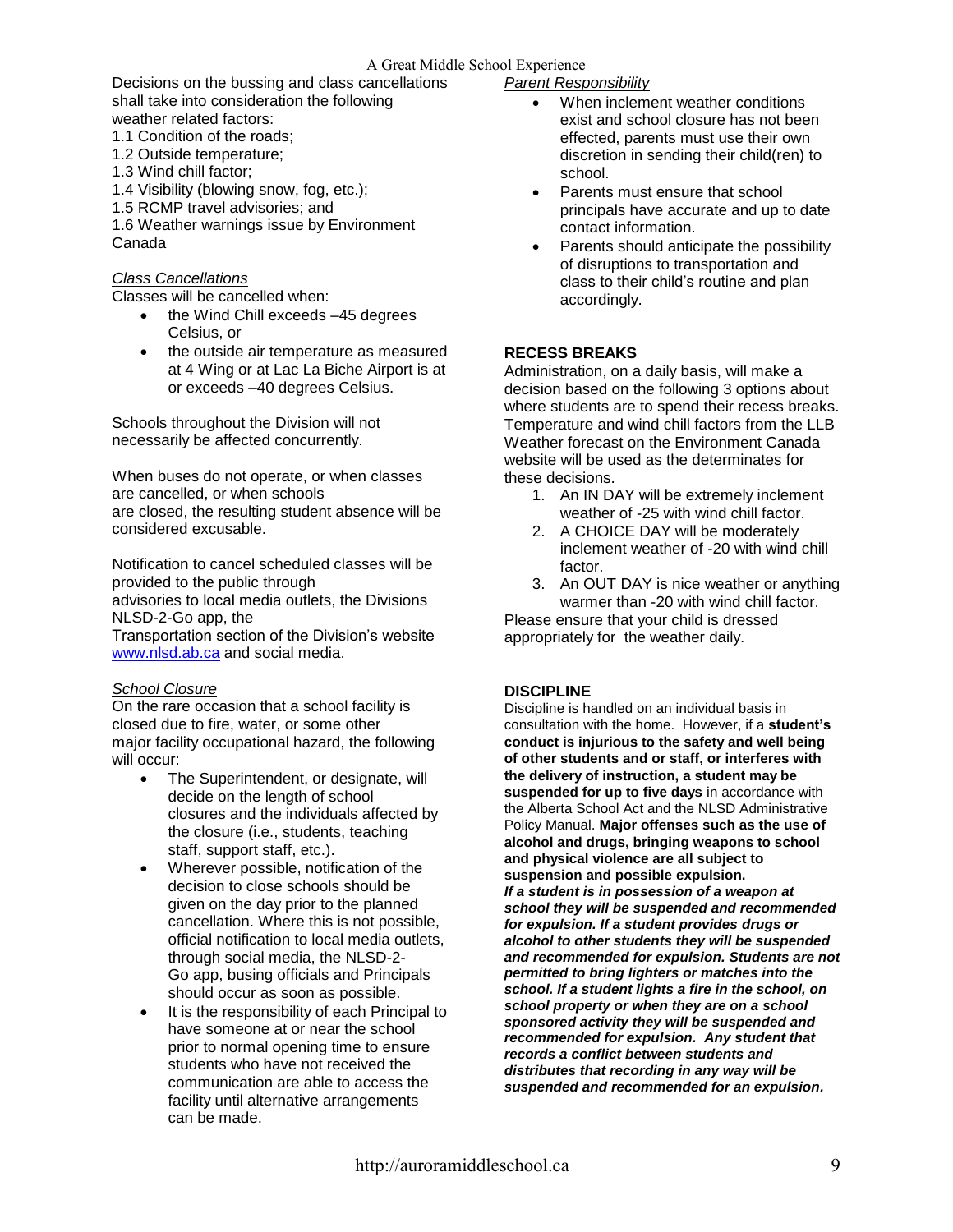**Please see the Behavior Matrix on the next page for our overall expectations of our stakeholders (students, staff, parents, etc)**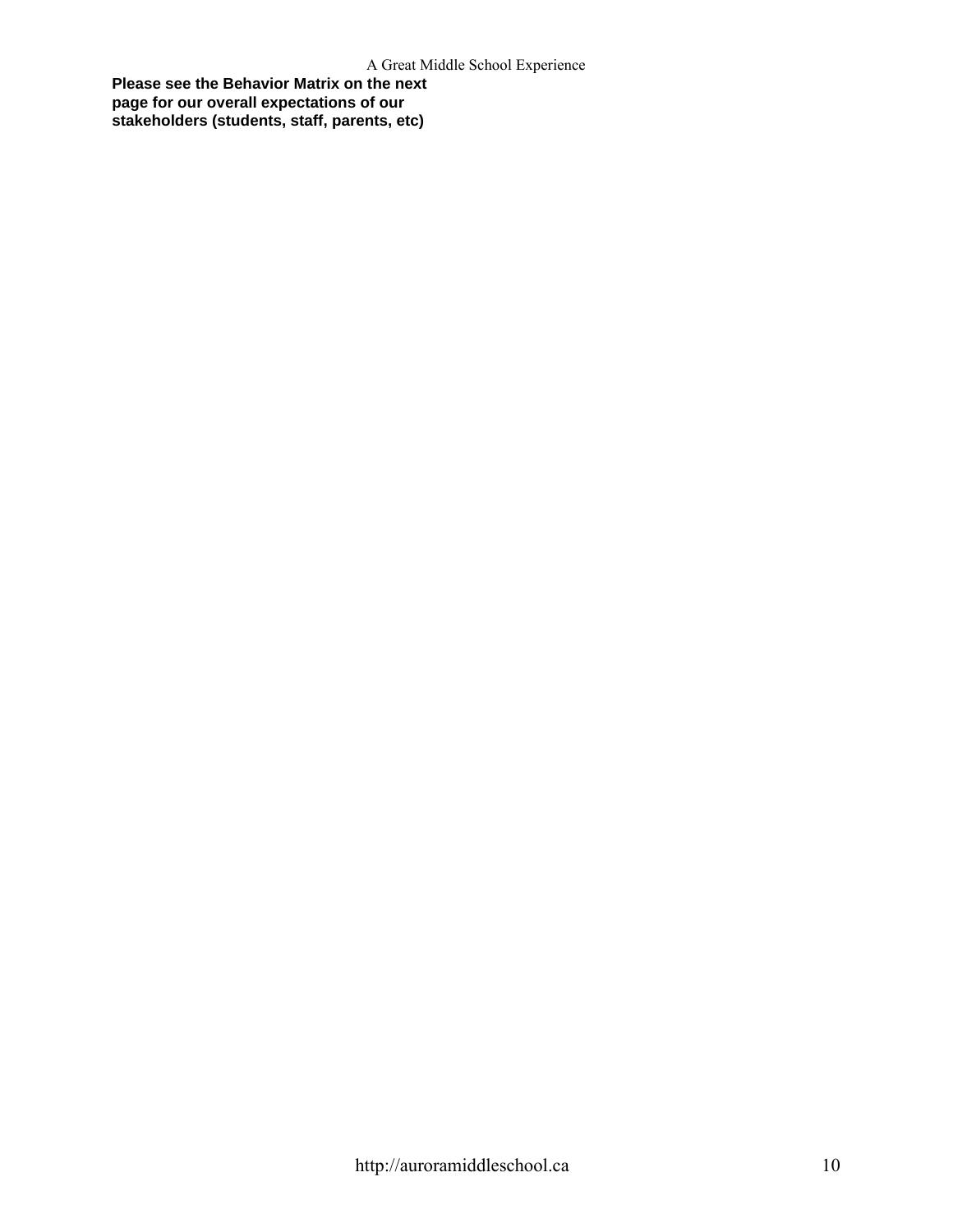

# **AURORA MIDDLE SCHOOL**





| <b>Middle School</b>                                              |                                                                                                                                                                                    |                                                                                                                                                                                                                         | <b>Middle School</b>                                                                                                                 |  |
|-------------------------------------------------------------------|------------------------------------------------------------------------------------------------------------------------------------------------------------------------------------|-------------------------------------------------------------------------------------------------------------------------------------------------------------------------------------------------------------------------|--------------------------------------------------------------------------------------------------------------------------------------|--|
|                                                                   | <b>Be Respectful</b>                                                                                                                                                               | <b>Be Responsible</b>                                                                                                                                                                                                   | <b>Be Safe</b>                                                                                                                       |  |
| <b>All Settings</b>                                               | Positive Attitude<br>Use appropriate voices<br>Mindful of personal space<br>Avoid gossip & rumors<br>Dress, speak and act ap-<br>propriately<br>Respect the property of<br>others. | Follow the expectations.<br>Sort and recycle, make<br>sure containers are empty                                                                                                                                         | Rough-housing is not<br>safe                                                                                                         |  |
| <b>Classrooms</b>                                                 | Use inside voices.<br>Work cooperatively.<br>Listen to others.<br>Take turns talking.<br>Be kind and helpful<br>Respect individual differ-<br>ences                                | Try your best.<br>Be on time.<br>Be prepared.<br>Follow the expectations.<br>Look after supplies.                                                                                                                       | Respect personal space.<br>Listen to the teacher.<br>Keep clean and tidy.<br>Think about your actions<br>and words.                  |  |
| <b>Halls</b> and<br><b>Entrances</b>                              | Be polite to others.<br>Respect other people's<br>things.<br>Wait your turn.                                                                                                       | Come in right away when<br>the bell rings.<br>Wipe your feet.<br>Keep your locker area<br>clean and organized.<br>Be where you are sup-<br>posed to be.<br>Use garbage and recycle<br>bins.<br>Arrive to class on time. | Walk to the right.<br>Keep your hands and feet<br>to yourself.<br>Clear hallways quickly.<br>Always wear shoes.                      |  |
| Outside,<br>Lunch,<br>Recess,<br><b>Breaks</b> and<br>Other times | Talk nicely.<br>Be friendly.<br>Listen to others.<br>Share and take turns.<br>Include others.                                                                                      | Follow expectations.<br>Play in the proper area.<br>Take care of sports equip-<br>ment.<br>Report problems.<br>Use garbage and recy-<br>cling bins.                                                                     | Play safely<br>Respect personal space.<br>Stay in bounds.<br>Follow the play-ground<br>schedule.<br>Supervisors wear orange<br>vest. |  |
| Gym and<br><b>Assemblies</b>                                      | Listen to the teacher or<br>main speaker.<br>Respond politely.<br>Be kind to those around<br>you.<br>Practice sportsmanship.                                                       | Follow gym expectations.<br>Enter only with adult per-<br>mission<br>Take care of gym equip-<br>ment.<br>Participate<br>Be prepared for gym<br>class.                                                                   | Wear safe shoes.<br>Keep your hands and feet<br>to yourself.<br>Listen to instructions.<br>Enter and exit safely.                    |  |
| <b>Eating Times</b><br>& Cafeteria                                | Sit in your seat<br>Be friendly.                                                                                                                                                   | Listen to supervisors.<br>Bring healthy food.<br>Clean up your area.                                                                                                                                                    | Eat your own food.<br>Wash your hands.<br>Stay calm and quiet.                                                                       |  |